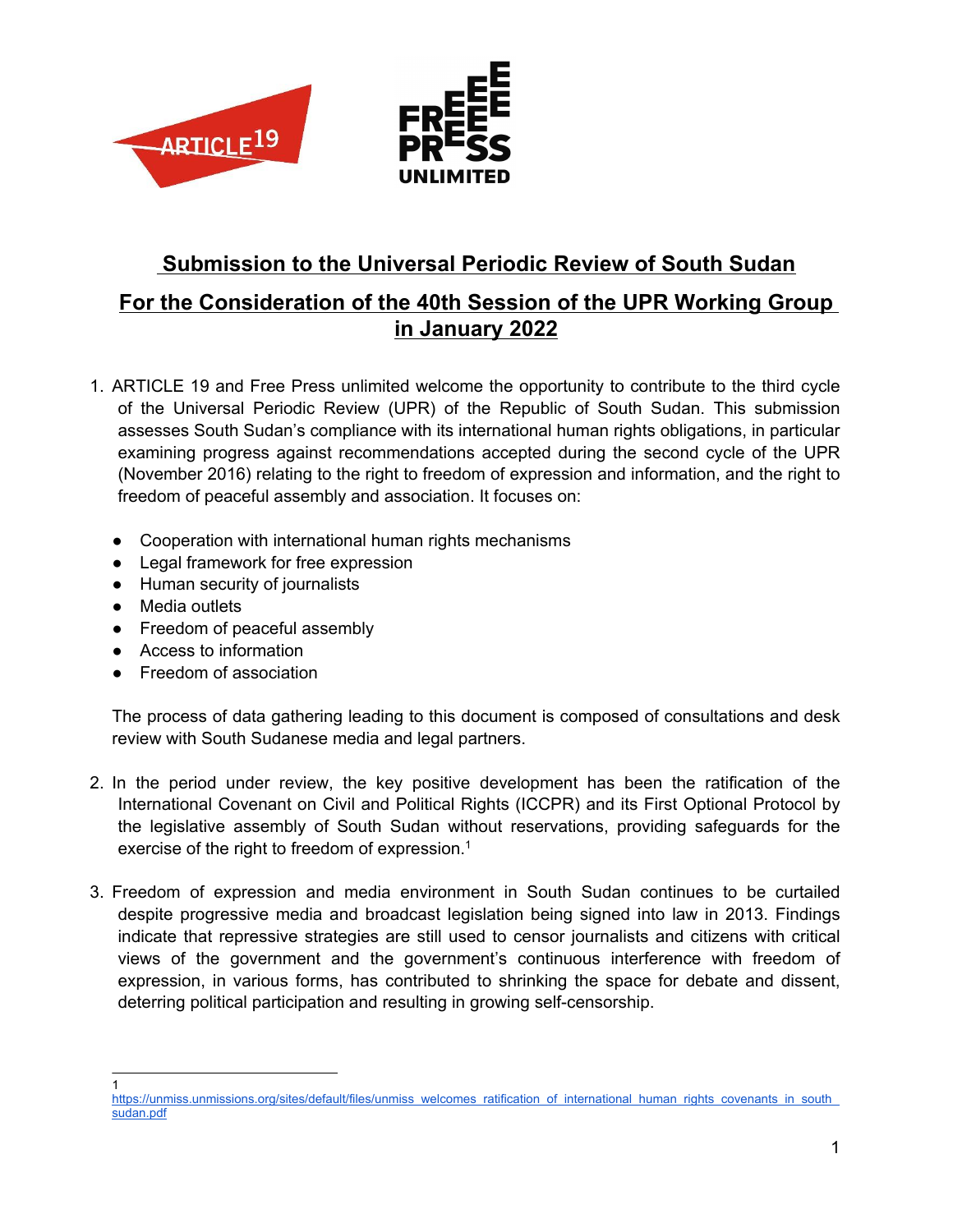4. The period under review has also been characterised by continued human rights violations against rights holders. Civic space is restricted on freedom of expression, association and assembly and dissenting voices risk being targeted with arbitrary arrest and /or detention and other cruel inhuman treatment. This coupled with surveillance by security operatives on media and civic actors contributes to <sup>a</sup> climate of fear resulting in self-censorship and/or refraining from participating in governance processes.

#### **Cooperation with international human rights mechanisms**

- 5. During the second cycle of the UPR, South Sudan received and accepted three recommendations on issuing <sup>a</sup> standing invitation for country visits from UN Special Procedures. 2
- 6. However, South Sudan has not issued <sup>a</sup> standing invitation to any of the UN Special Procedures with mandates to cover issues related to the right to freedom of expression.

### 7. **Recommendations:**

● Extend a standing invitation for a country visit by the UN Special Rapporteur on the promotion and protection of the right to freedom of opinion and expression to allow for an independent analysis of the environment for the right to freedom of expression.

### **Legal framework for freedom of expression**

- 8. During the second cycle of the UPR cycle, South Sudan received seven recommendations directly on the right to freedom of expression, accepting four and noting three.<sup>3</sup> This included two noted recommendations to revise and amend legislation that has been used to impair the right to freedom of expression, namely the National Security Service Act
- 9. While the Transitional Constitution'<sup>s</sup> legal framework includes acts guaranteeing freedom of expression, and countries expressed in their UPR recommendations to guarantee freedom of expression in the country, this is often not seen in practice.
- 10. The right to freedom of expression is protected under South Sudan's 2011 Transitional Constitution. Article 24 provides that every citizen shall have the right to freedom of expression, reception and dissemination of information, publication and access to the press without prejudice to public order, safety or morals as prescribed by law. 4

<sup>2</sup> Supported: 127.17 Strengthen cooperation with the United Nations human rights mechanisms and issue <sup>a</sup> standing invitation to special procedure mandate holders (Georgia); 127.18 Issue <sup>a</sup> standing invitation to the human rights special procedures (Rwanda); 127.19 Consider the possibility of extending <sup>a</sup> standing invitation to the human rights special procedures and setting up an institutional channel for responding to communications from them (Paraguay).

<sup>3</sup> Supported: 126.67 Take measures to ensure freedom of expression (Japan); 128.84 Guarantee fundamental freedoms, in particular freedom of expression, which will contribute to the reconciliation process (France); 128.88 Ensure the enjoyment of freedoms of expression and assembly and put to an end the unlawful detention of peaceful protesters (Botswana); 128.83 Ensure protection of freedom of expression and association, and take action to protect journalists (New Zealand). Noted: 128.30 Repeal the National Security Service Act, 2014, or reform it in order to comply with international, regional and national human rights law standards (Germany); 128.92 Revise and amend legislation, including the 2014 National Security Service Act and the 2015 Non-Governmental Organizations Act, which have been used to restrict the rights to freedom of expression, association and peaceful assembly (Switzerland); 128.87 Take concrete steps to ensure freedom of expression, including for civil society and the media, and ensure that harassment, threats, unlawful detainment and intimidation of these groups by the national security services end immediately (Norway).

<sup>4</sup> The Transitional Constitution of the Republic of South Sudan, 2011:

<https://www.ilo.org/dyn/natlex/docs/MONOGRAPH/90704/116697/F762589088/SSD90704%202011C.pdf>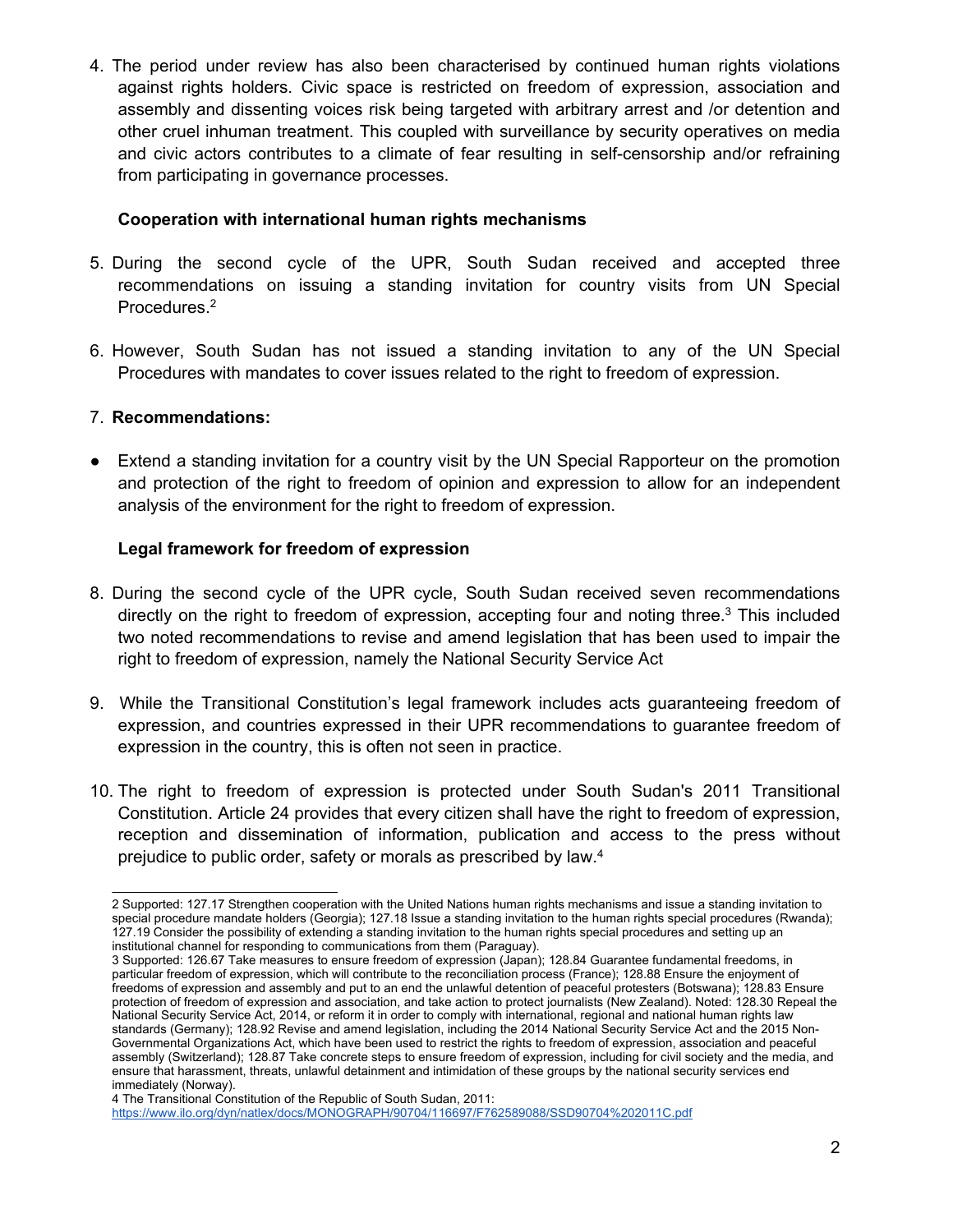11. However, the national legislative framework directly undermines the Constitution'<sup>s</sup> protection of the right to freedom of expression and media freedom, notably the Penal Code Act (2008), the Media Authority Act (2013) and the National Security Service Act (2014).

### *The Penal Code*

- 12. Article 289 of the Penal Code Act criminalises defamation, an offence punishable by <sup>a</sup> prison term not exceeding two years or <sup>a</sup> fine or both. This is defined as "any imputation concerning any person, intending to harm or knowing or having reason to believe that such imputation will harm the reputation of such person". 5
- 13. Article 291 criminalises the printing or engraving of matter known to be defamatory, punishable by imprisonment for <sup>a</sup> term not exceeding two years or with <sup>a</sup> fine or with both. Article 292 similarly criminalises the sale of printed or engraved or inscribed substance containing defamatory matter, punishable by imprisonment for <sup>a</sup> term not exceeding two years or with <sup>a</sup> fine or with both.
- 14. We note the UN Human Rights Committee'<sup>s</sup> General Comment 34 has recommended the repeal of criminal defamation laws, emphasising that imprisonment is never an appropriate penalty for defamation. 6
- 15. These defamation provisions have been used to prosecute journalists and other civil society actors. In September 2020, the Juba County Court sentenced journalist Zechariah Makuach Maror to one year in prison and 5,000 SSP (38 USD) under the aforementioned Article 289 of the Penal Code. Zechariah Makuach Maror works for the 'Agamlong' daily newspaper and has been writing articles accusing the Minister of Finance, Salvatore Garang, of corruption, tribalism and nepotism. In April 2020, following the publication of such articles, the Minister filed a complaint against the journalist, accusing him of defamation and insulting his reputation.<sup>7</sup>
- 16. In effect, it is possible to see the impact of the Penal Code through the current state of news dissemination in South Sudan. For instance, while radio professionals indicate that journalists feel that fewer incidents of arrest and detention have happened in the last months, this is because widespread self-censorship ensures that the legal framework is not enforced in the media, with media professionals avoiding coverage that could be perceived to be critical of the government or focusing on issues such as corruption and crackdown on the government are avoided by media professionals, once they know now that these can be contemplated as acts of defamation. 8
- 17. Article 75 criminalises anyone who "publishes or communicates to any other person <sup>a</sup> statement which is wholly or materially false" that adversely affects the interests of South Sudan. This includes on the grounds of public safety, economic interests, or undermining public confidence in law enforcement. This provision carries <sup>a</sup> sentence of imprisonment for <sup>a</sup> term

<sup>5</sup> Penal Code(2008): <https://docs.southsudanngoforum.org/sites/default/files/2017-09/Penal-Code-Act-South-Sudan-2008.pdf> 6 UN Human Rights Committee, 'General Comment No. 34', (CCPR/C/GC/34), 13 September 2011, available at: <https://www2.ohchr.org/english/bodies/hrc/docs/GC34.pdf>

<sup>7</sup> Zechariah Makuach found guilty of defamation charges: [https://eyeradio.org/family-of-a-journalist-to-appeal-court-ruling-in-favor](https://eyeradio.org/family-of-a-journalist-to-appeal-court-ruling-in-favor-of-finance-minister/)[of-finance-minister/](https://eyeradio.org/family-of-a-journalist-to-appeal-court-ruling-in-favor-of-finance-minister/) <https://cpj.org/data/people/zachariah-makuach-maror/>

<sup>8</sup> https://radiotamazuj.org/en/news/article/radio-stations-in-south-sudan-practice-self-censorship-sama-fm-boss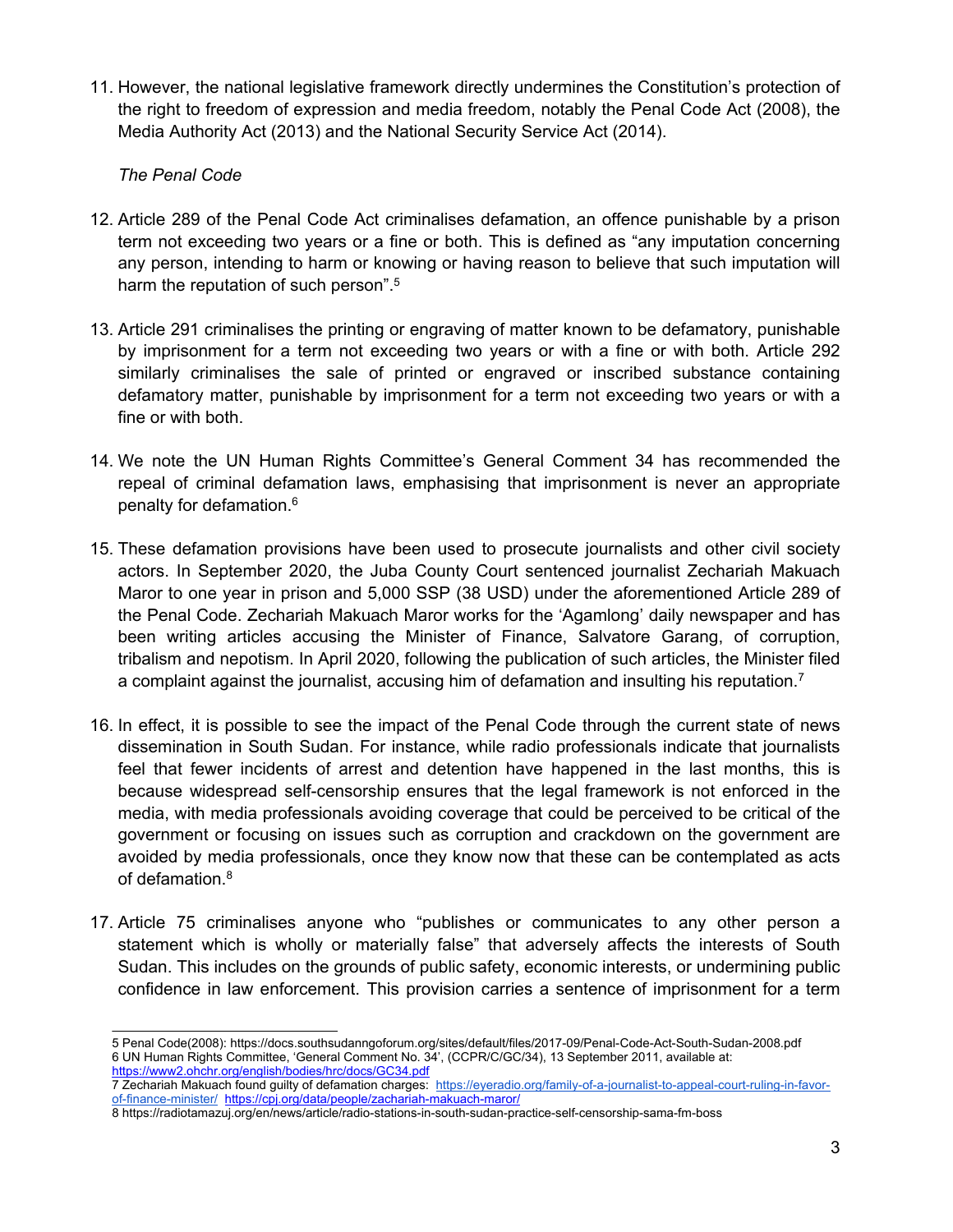not exceeding 20 years or with <sup>a</sup> fine or with both.

- 18. Article 76 allows for the prosecution of anyone who makes <sup>a</sup> statement about the President that is false or causes "hatred, contempt or ridicule of the President" or makes "any abusing, indecent or obscene statement about the President". This provision carries <sup>a</sup> sentence of imprisonment for <sup>a</sup> term not exceeding one year or with <sup>a</sup> fine or with both.
- 19. These provisions are overly broad and vaguely worded, thus prone to arbitrary interpretation which may be used against anyone, including journalists. In their 2017 joint statement, the UN and regional free expression mandates affirmed that "general prohibitions on the dissemination of information based on vague and ambiguous ideas, including 'false news' or 'non-objective information', are incompatible with international standards for restrictions on freedom of expression … and should be abolished".<sup>9</sup> In her 2020 annual report, the UN Special Rapporteur on freedom of opinion and expression similarly noted how overly broad laws on misinformation are not incompatible with international human rights law. $^{\mathsf{10}}$

#### *The Media Authority Act*

- 20. The Media Authority Act enshrines the principle that the right to freedom of expression, including the public right to <sup>a</sup> pluralistic media, is <sup>a</sup> fundamental human right, protected under Article 24 of the Constitution. The Act states that media shall be protected from censorship by any official or non-official authority. It prohibits the unlawful arrest and detention of journalists and stipulates there shall be no statutory regulation of print media.
- 21. The Media Authority Act provides for the establishment of an autonomous oversight body, the Media Authority, to regulate, develop and promote an independent and pluralistic media industry in the country.<sup>11</sup> The Media Authority is meant to act as an independent body to oversee broadcast content and deal with complaints, as well as to protect the right of access to public information.
- 22. However, in practice, the Media Authority Act has been used to suppress media actors deemed subversive or working on 'controversial' stories. The Media Authority Act in section 19 provides for media registration and licensing which has often been used by the Media Authority to summon and sanction media actors on various occasions. This often happens alongside the surveillance and persecution coming from the National Security Service.
- 23. For instance, in March 2019, the Media Authority suspended the operations of Radio Miraya, owned by the UN Mission in South Sudan (UNMISS), for failing to comply with media laws. Radio Miraya broadcasts information about UN activities and political programs meant to foster peace that could be seen as critical of the government. Elijah Alier Kuai, Head of South Sudan Media Authority, accused the station of "persistent non-compliance and refusal to be regulated under media laws of South Sudan". According to reports, the suspension was <sup>a</sup> result of failure to register and acquire a license in accordance with Section 34(1) of the Media Authority Act.<sup>12</sup>

<sup>9</sup> Organization for Security and Co-operation in Europe, 'Joint declaration on freedom of expression and "fake news", disinformation and propaganda', 3 March 2017, available at: <https://www.osce.org/files/f/documents/6/8/302796.pdf> 10 <https://www.ohchr.org/EN/Issues/FreedomOpinion/Pages/Report-on-disinformation.aspx>

<sup>11</sup> Media Authority Act (2013):

<https://docs.southsudanngoforum.org/sites/default/files/2017-09/Media%20Authority%20Act%202013.pdf>

<sup>12</sup> Media Authority suspends operations of Radio Miraya: <https://www.reuters.com/article/southsudan-media-idINL5N1QR3IN>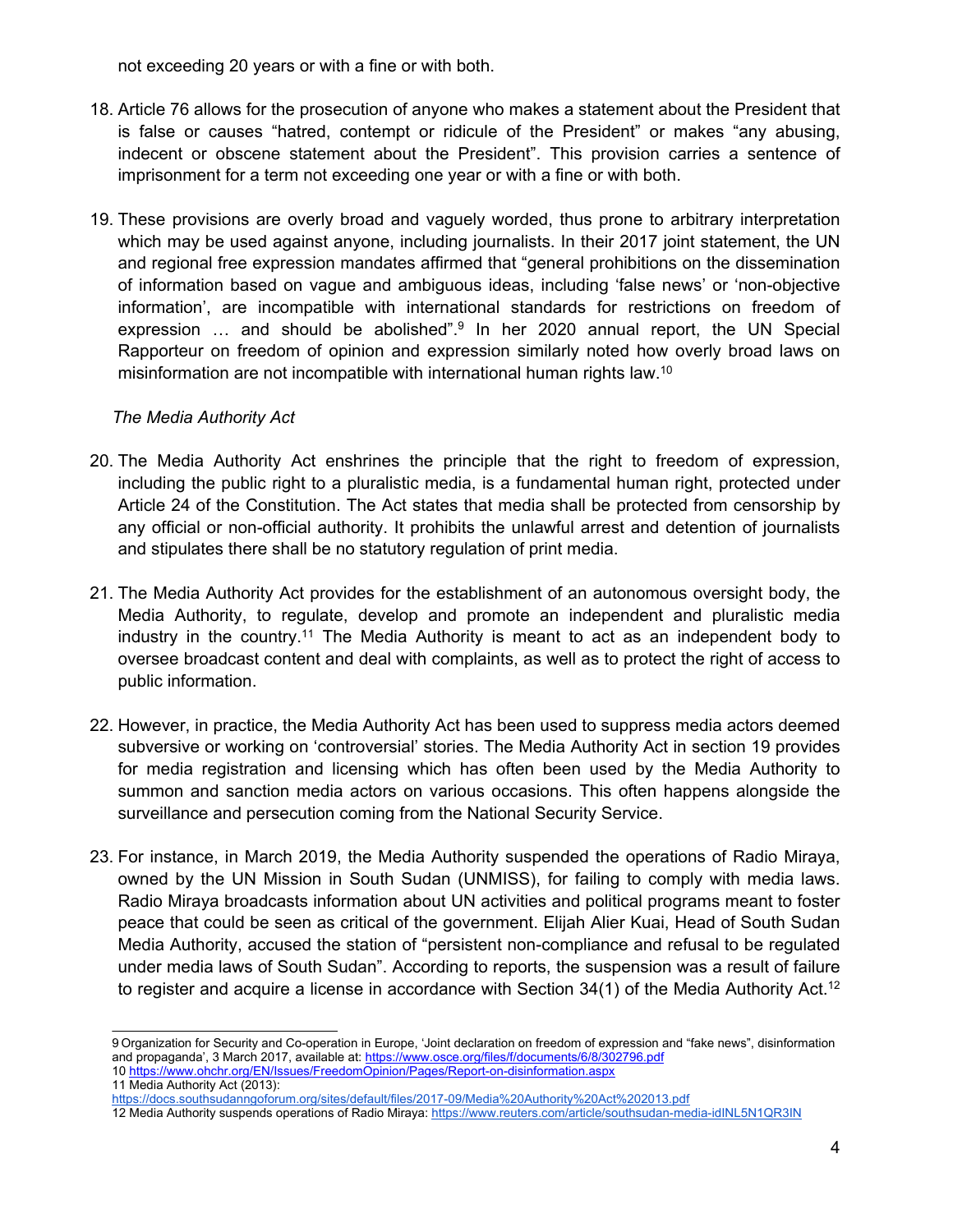*The National Security Service Act (2014)*

- 24. As mentioned above, during the second cycle of the UPR, South Sudan received and noted two recommendations to specifically revise and amend the National Security Service Act (NSSA) of 2014.
- 25. The NSSA gives expansive powers to the State to pre-empt and control any situation that may harm and cause danger to the national interest and contains provisions that have led to the active curtailment of freedom of expression. It also provides sweeping powers regarding surveillance, arrest and detention in situations where the national interest could be threatened without providing adequate safeguards and/or oversight against abuse of powers. This provision has been used against journalists and other individuals for exercising their legitimate right to freedom of expression.
- 26. Article 13 of the NSSA allows the NSS to, amongst other things, monitor frequencies, wireless systems, publications, broadcasting stations and postal services in respect to security interests to prevent misuse by users. The NSS Act does not provide for judicial authorisation and review of intelligence gathering activities such as interception of communications and surveillance.
- 27. While Article 55 of the 2014 NSS Act describes the process for obtaining <sup>a</sup> judicial warrant, it does not clearly specify when <sup>a</sup> warrant is required. It includes <sup>a</sup> vague provision stating that the NSS should seek <sup>a</sup> warrant when there are reasonable grounds to believe that <sup>a</sup> warrant is required to enable the NSS to perform any of its functions under this Act.<sup>13</sup>
- 28. In the period under review, journalists continued to be threatened by authorities in relation to articles they wrote or news they covered. In January 2019, during the anti-Bashir protests, the NSS confiscated and prevented the printing of newspapers reporting on the ongoing protests. The government withdrew work permits for <sup>a</sup> number of foreign journalists and arrested journalists. <sup>14</sup> Similarly, in January 2020, the NSS arrested and detained <sup>a</sup> radio journalist Mr. Ijoo Bosco, who works for Torit Radio, for six days for airing news on United States government sanctions for human rights abuses against the first vice president, Taban Deng Gai.<sup>15</sup>

## 29. **Recommendations:**

- Amend the Penal Code to fully align with international human rights standards on the right to freedom of expression;
- Decriminalise defamation, including by repealing Articles 289, 291 and 292 of the Penal Code;
- $\bullet$  Guarantee the independence and impartiality of the Media Authority and ensure it does not interfere with journalists and media workers exercising their right to freedom of expression;
- Repeal the National Security Service Act in its entirety;

<sup>13</sup> NSS Act (2014): https://docs.southsudanngoforum.org/sites/default/files/2020-03/national-security-services-nss-act-2014.pdf 14 Anti - Bashir protests: [https://www.africanews.com/2019/02/01/police-clashes-with-sudanese-protesting-a-state-of-emergency-in](https://www.africanews.com/2019/02/01/police-clashes-with-sudanese-protesting-a-state-of-emergency-in-atbara//)[atbara//](https://www.africanews.com/2019/02/01/police-clashes-with-sudanese-protesting-a-state-of-emergency-in-atbara//)

Letter of summon by the Media Authority: <https://twitter.com/SMupfuni/status/1082514845663195137?s=20> 15 <https://radiotamazuj.org/en/news/article/journalist-arrested-for-airing-story-about-sanctions-against-taban-deng>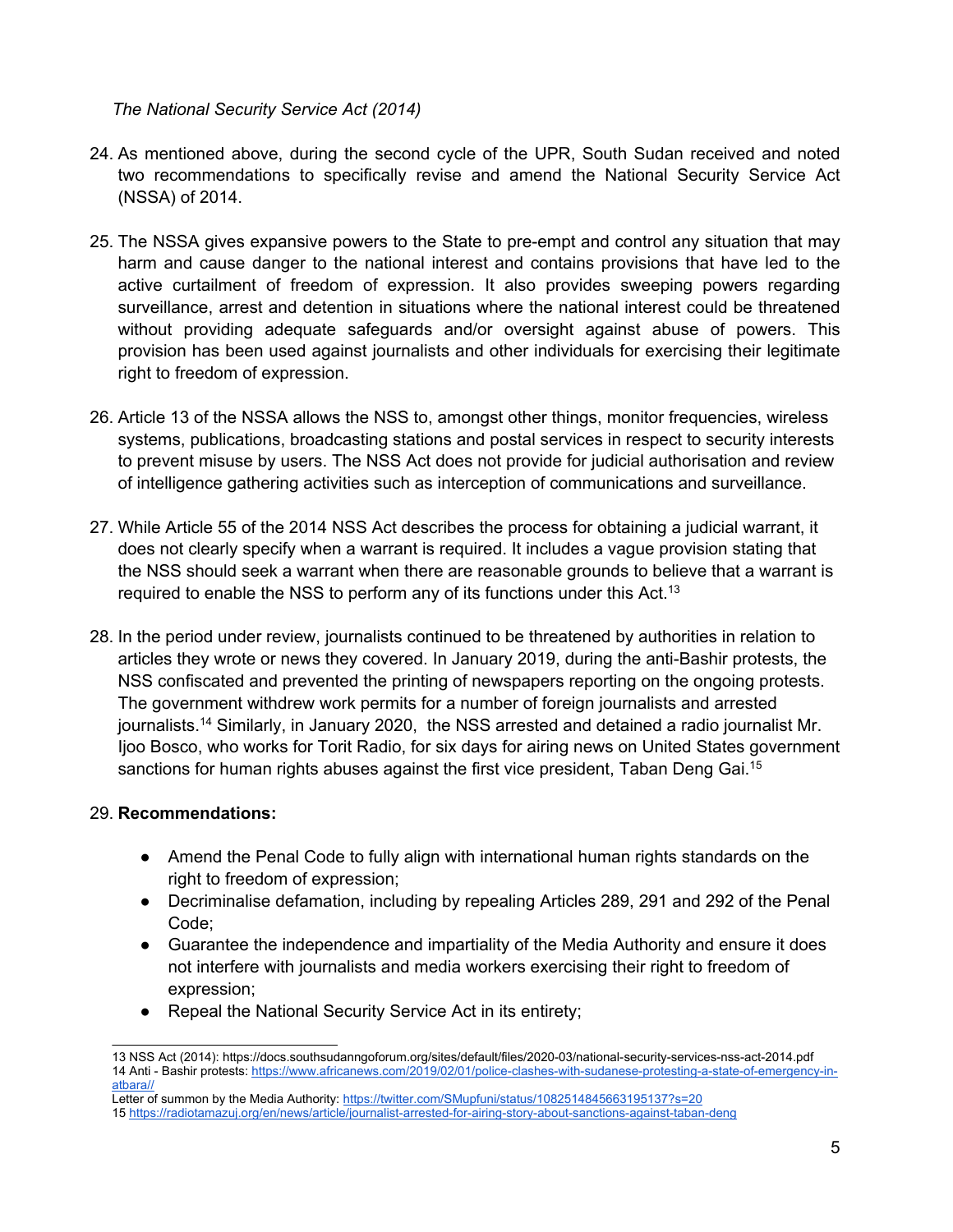● Ensure targeted surveillance and/or interception of communications is fully in line with international human rights law, including the principles of lawfulness, legitimacy, necessity and proportionality, and subject to judicial authorisation.

## **Human security of journalists**

- 30. During the previous cycle, South Sudan received seven recommendations explicitly on the safety and work of journalists, supporting six and noting one. 16 There have been some improvements in the field of safety of journalists since the peace accord was written, and Riek Machar has reached vice-presidency: no journalist has been killed since 2017. Nonetheless, this could also be related to the fact that <sup>a</sup> lot of dissident voices are exiled from the country, or have left it, and surveillance and crackdowns remain prominent for the NSS.<sup>17</sup> Human rights violations are still continuing with impunity, especially with freedom of expression professionals.
- 31. These attacks on human rights mostly come from authorities and take the form of intimidation, aggression, and arbitrary detention. Many journalists have been detained or deprived of their working permission following articles reporting international pressures and sanctions and challenges to the government regarding rebel groups and policies. 18 These cases are often supported by the legal framework of the NSS Act.
- 32. One highlightable case is the death of journalist Christopher Allen, in <sup>a</sup> crossfire in 2017. 19 While being part of an incident involving many other victims, it has been discussed that the shots taken by Allen were targeted, and he was wearing clothing labelled as "press". The South Sudanese Media Authority and government, which had denied entry of Allen previously in the country for his "hostile reports", had denied later the existence of records on Allen, and refused to investigate his death.
- 33. In addition, these human rights concerns also extend to female journalists, in the form of gender-based violence. For instance, two women journalists suffered physical assault after trying to record South Sudan'<sup>s</sup> People Defence Forces annual meeting, getting hit by an army official. The aggression led to <sup>a</sup> public apology, with no succession of legal action.

## 34. **Recommendations:**

 Conduct impartial, prompt, thorough, independent and effective investigations into attacks and violence against journalists by public officials and ensure perpetrators are

<sup>16</sup> Supported: 128.83 Ensure protection of freedom of expression and association, and take action to protect journalists (New Zealand); 128.85 Ensure the protection of and access to all areas by journalists, human rights defenders and humanitarian workers (Australia); 128.86 Provide full access for journalists, human rights organizations and other members of civil society to all areas of the country (Iceland); 128.90 Take all necessary measures to ensure that civil society organizations, human rights defenders and journalists are able to carry out their legitimate activities without facing legal or administrative obstructions or fear or threat of reprisals (Sweden); 127.38 Take steps to hold to account the perpetrators of the human rights violations, including sexual and gender-based violence, committed during the violence in Juba in July 2016, more specifically, the perpetrators of the attack on the Terrain Hotel, during which <sup>a</sup> local journalist was killed and several aid workers were raped (Netherlands); 128.69 End, investigate independently and prosecute promptly cases of sexual violence against civilians, as well as of assaults on and harassment of journalists and civil society activists (Germany). Noted: 128.89 Protect human rights defenders and journalists from violence and arbitrary arrests, address impunity for crimes against human rights defenders and journalists, and notify the United Nations Educational, Scientific and Cultural Organization of the status of judicial inquiries into the murder of journalists (Netherlands). 17 South Sudan, Reporters Without Borders:

<https://rsf.org/en/south-sudan>

<sup>18</sup>Journalist arrested for airing stories about sanctions: [https://radiotamazuj.org/en/news/article/journalist-arrested-for-airing-story](https://radiotamazuj.org/en/news/article/journalist-arrested-for-airing-story-about-sanctions-against-taban-deng)[about-sanctions-against-taban-deng](https://radiotamazuj.org/en/news/article/journalist-arrested-for-airing-story-about-sanctions-against-taban-deng)

<sup>19</sup> Christopher Allen on CPJ: <https://cpj.org/data/people/christopher-allen/>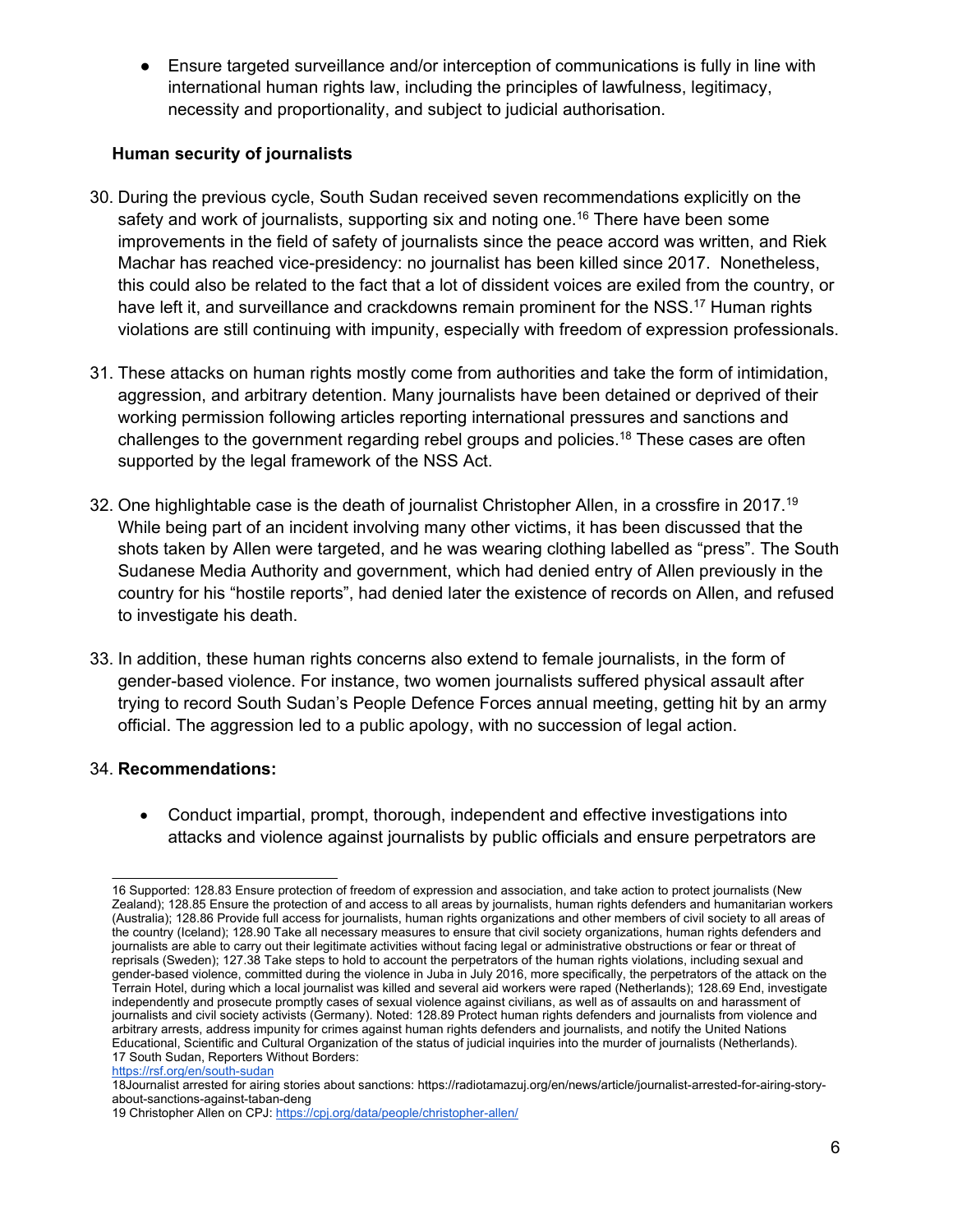brought to justice;

 Develop and implement gender-sensitive policies for preventing and combating attacks and violence against journalists.

## **Media outlets**

- 35. While media outlets are protected under the rights stipulated by Article 24 on freedom of expression, closures and barriers on media outlets have been observed since the previous UPR in 2016.
- 36. Recently, media freedom has been consolidated into <sup>a</sup> code of conduct for journalists, ensuring "objectivity, professionalism, responsibility". $^\mathrm{20}$  This is a positive development for media outlets.
- 37. Since the previous review, several media outlets have been closed, and the prominent actor censoring these outlets is the NSS. For instance, *Agamlong*, an English-language newspaper circulated in Juba, was shuttered by the National Security Service in March 2020 following the publication of articles critical of <sup>a</sup> senior government official. 21 In addition, *Dawn* newspaper also was subject to temporary closure after writing an opinion piece on the Warrap State administration which criticised the corruption levels in the state's management $^{\rm 22}$ .
- 38. While foreign newspapers and media outlets are allowed in the country and accounted for in the Access to Information Act and the Media Authority Act, barriers have already been introduced to these newspapers, such as the previously mentioned Agamlong, Sudan Tribune, and others. This calls for <sup>a</sup> stronger commitment to the legal framework for the freedom of expression.
- 39. In July 2017, the South Sudanese authorities blocked in-country access to large South Sudanese media, such as Radio Tamazuj, the Sudan Tribune, the Nyamilepedia and Paanluel Wel. These blockages, carried out in accordance with the legal framework in the NSS Act, particularly Article 13 which stipulates that the mandate of the NSS is to advise, gather data and information, have since not been lifted and heavily obstruct access to information. Indeed, Human Rights Watch urges the National Assembly to reform the institution and cease cases of forced arrest and detention. 23
- 40. In 2017, shortly after the end of the last UPR of South Sudan, South Sudan'<sup>s</sup> National Communication Authority followed with <sup>a</sup> block on news websites, such as Radio Tamazuj, under the pretext that they posed <sup>a</sup> threat to the South Sudanese government. 24

## 41. **Recommendations:**

- Immediately cease the banning or closing of media outlets or publications;
- Refrain from website blocking and ensure any blocking measures are provided by law, strictly proportionate to the aim pursued, and only be ordered by an independent and

22 <https://radiotamazuj.org/en/news/article/dawn-newspaper-resumes-printing-after-being-blocked-by-nss> 23<https://radiotamazuj.org/en/news/article/south-sudan-authorities-urged-to-reform-national-security-agency>

<sup>20</sup> <https://radiotamazuj.org/en/news/article/south-sudan-unveils-code-of-conduct-for-journalists>

<sup>21</sup> United Nations Mission in South Sudan (UNMISS)- Report of the Secretary-General on the Situation in South Sudan: [https://reliefweb.int/sites/reliefweb.int/files/resources/S\\_2020\\_536\\_E.pdf](https://reliefweb.int/sites/reliefweb.int/files/resources/S_2020_536_E.pdf)

<sup>24</sup>https://radiotamazuj.org/en/news/article/government-blocks-access-to-radio-tamazuj-website-observers-condemn-decision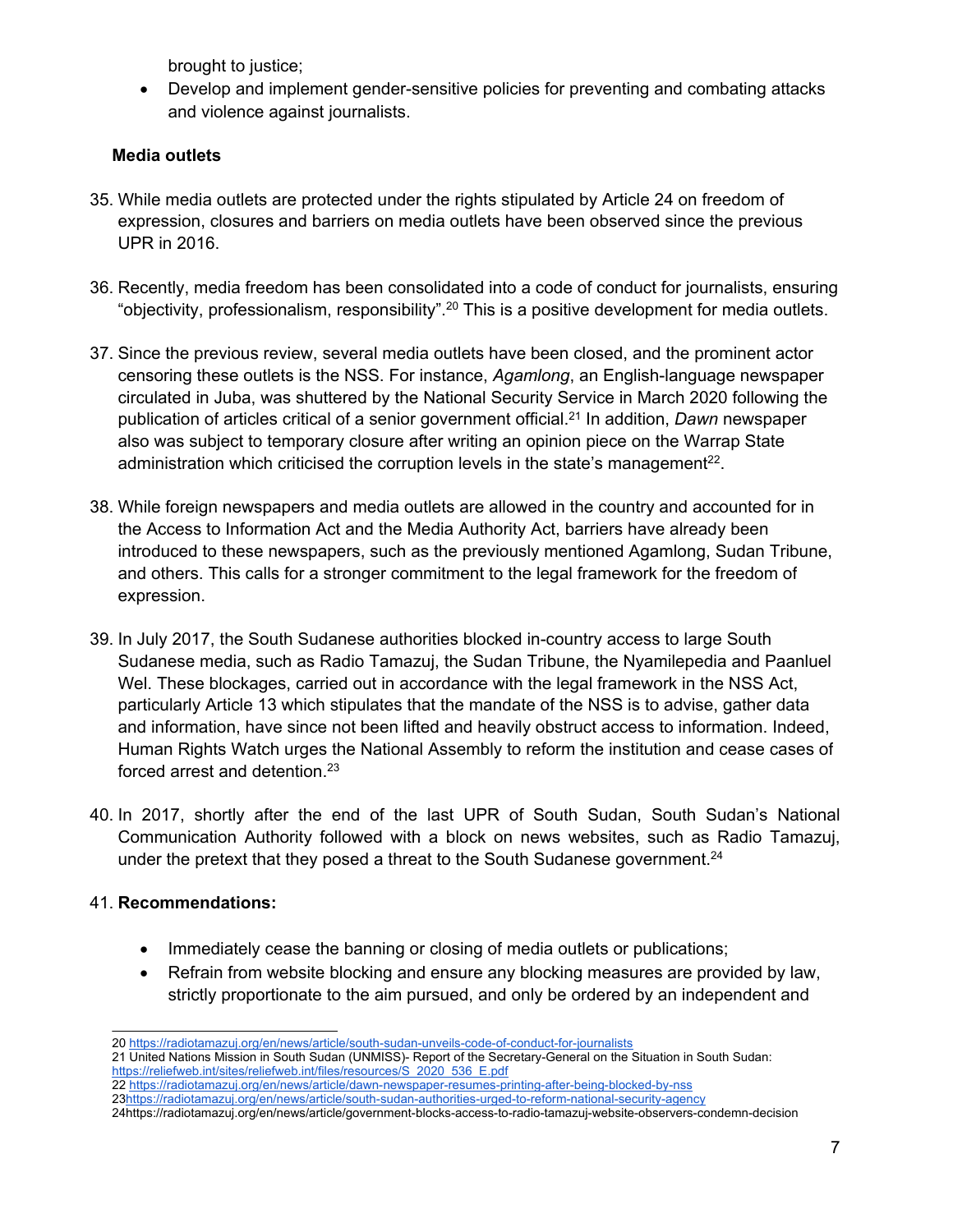impartial court or adjudicatory body;

Cease the involvement of the National Security Service with press surveillance.

# **Freedom of peaceful assembly**

- 42. During the second cycle of the UPR, South Sudan received two recommendations on the right to peaceful assembly, including accepting one recommendation to put to an end the unlawful detention of peaceful protesters.<sup>25</sup> Despite this, there have been ongoing crackdowns on protestors in the period under review.
- 43. Article 25 of South Sudan'<sup>s</sup> Transitional Constitution recognises and guarantees the right to peaceful assembly. However, the aforementioned NSSA grants significant power to the National Security Service to pre-empt and control any situation that may harm and cause danger to the national interest and has been used against individuals for exercising their right to freedom of assembly.
- 44. In June 2020, the NSS was deployed to Juba in response to <sup>a</sup> protest following the killing of four members of one family allegedly by the son of the President. Reportedly, as the protesters marched to the Rajaf Police post, they were intercepted by <sup>a</sup> group of armed police and military officers who shot live ammunition into the air and at the marchers, killing one man, Deng Thon Deng, and injuring several others.<sup>26</sup>At least 30 protesters were arrested and others threatened with the use of force to disperse.<sup>27</sup>
- 45. The President, Salva Kiir, also issued verbal threats against protestors during the period under review, creating <sup>a</sup> climate of fear and <sup>a</sup> chilling effect on the right to peaceful assembly. In May 2019, <sup>a</sup> group referred to as the Red Card Movement called for protests seemingly against impunity in government. In response, the President warned that the authorities would respond to protests with 'violent resistance.' 28

## 46. **Recommendations:**

 Cease the arbitrary detention of protestors and promote <sup>a</sup> safe and enabling environment for individuals and groups to exercise their rights to freedom of peaceful assembly.

## **Access to information**

47. Article 32 of the South Sudan Transitional Constitution (2011) provides for the right to access information. It states that every citizen has the right of access to official information and records, including electronic records in the possession of any level of government or any organ or agency thereof, except where the release of such information is likely to prejudice public

<sup>25</sup> Supported: 128.88 Ensure the enjoyment of freedoms of expression and assembly and put to an end the unlawful detention of peaceful protesters (Botswana); 128.92 Revise and amend legislation, including the 2014 National Security Service Act and the 2015 Non-Governmental Organizations Act, which have been used to restrict the rights to freedom of expression, association and peaceful assembly (Switzerland).

<sup>26</sup> Human Rights Watch-South Sudan: Soldiers Kill Civilians in Land Dispute: [https://www.hrw.org/news/2020/06/09/south-sudan](https://www.hrw.org/news/2020/06/09/south-sudan-soldiers-kill-civilians-land-dispute)[soldiers-kill-civilians-land-dispute](https://www.hrw.org/news/2020/06/09/south-sudan-soldiers-kill-civilians-land-dispute)

<sup>27</sup> NSS detains dozens of protesters: <https://ssnewsnow.com/national-security-service-detains-dozens-of-protesters-in-juba/> 28 Salva Kiir warns against planned protests: [https://www.africanews.com/2019/05/16/south-sudan-s-kiir-warns-against-planned](https://www.africanews.com/2019/05/16/south-sudan-s-kiir-warns-against-planned-protests/)[protests/](https://www.africanews.com/2019/05/16/south-sudan-s-kiir-warns-against-planned-protests/)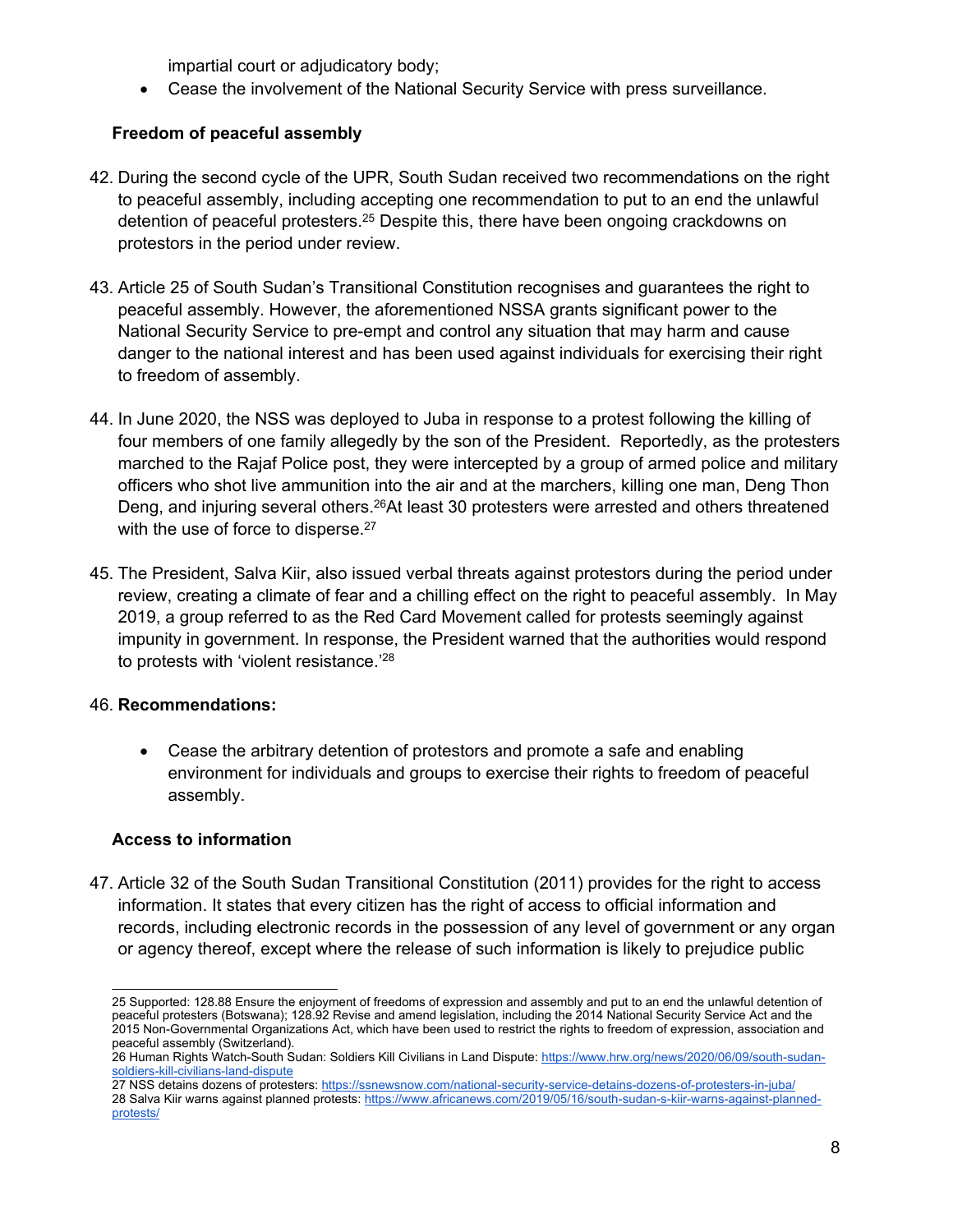security or the right to privacy of any other person.

- 48. However, despite passing the Access to Information Law in 2013, it has not fully been implemented by the government as the government remains hostile to public scrutiny and State institutions tasked with promoting transparency and accountability remain weak and underfunded. In September 2020, the Chair of the UN Commission on Human Rights in South Sudan reported that the Commission had uncovered brazen embezzlement by senior politicians and government officials, together with <sup>a</sup> number of entities linked to the South Sudan Government. The Commission revealed the misappropriation of <sup>a</sup> staggering \$36 million US dollars since 2016. The amount represents illicit financial flows from the Ministry of Finance and Economic Planning and the National Revenue Authority. 29
- 49. There is <sup>a</sup> clear lack of political will on the part of the government to fully implement the Access to Information law and rights holders advocating for transparency and accountability are often treated as enemies as opposed to allies. For instance, in June 2020, the NSS also detained <sup>a</sup> civil society activist, Mr. Monday Moses, in response to <sup>a</sup> billboard that was put together by him, which criticised the lack of transparency and accountability in the government. $^{\rm 30}$

## 50. **Recommendations:**

 Fully implement the Access to Information Law and ensure easy, prompt, effective and practical access to information held by public bodies.

## **Freedom of association**

- 51. During the previous review at the UPR, South Sudan supported two general recommendations on the right to freedom of association while noting one specific recommendation to revise and amend the Non-Governmental Organizations Act (NGO Act) of 2015. $^{\rm 31}$
- 52. Article 25 of South Sudan'<sup>s</sup> Transitional Constitution provides that every person shall have the right to freedom of association with others, including the right to form or join political parties, associations and trade or professional unions for the protection of his or her interests.
- 53. In February 2016, the government passed the NGO Act which established the legal framework for NGOs operating in the country. Section 9(c) prevents an NGO from operating unless it has been duly registered with the Commission, while Article 15 criminalises carrying out activities without <sup>a</sup> certificate, punishable by <sup>a</sup> fine of up to three years in prison, or both. 32 The government has also used fees and other bureaucratic barriers, such as requirements to submit proposals, project activities and budgets to the authorities, for approval to carry out their

<sup>29</sup> Statement by Yasmin Sooka Chair of the UN Commission on Human Rights in South Sudan to the Human Rights Council: <https://www.ohchr.org/EN/HRBodies/HRC/Pages/NewsDetail.aspx?NewsID=26281&LangID=E> 30 NSS detains activist over 'accountability billboard':

<https://radiotamazuj.org/en/news/article/nss-detains-activist-over-accountability-billboard>

<sup>31</sup> Supported: 128.83 Ensure protection of freedom of expression and association, and take action to protect journalists (New Zealand); 128.90 Take all necessary measures to ensure that civil society organizations, human rights defenders and journalists are able to carry out their legitimate activities without facing legal or administrative obstructions or fear or threat of reprisals (Sweden). Noted: 128.92 Revise and amend legislation, including the 2014 National Security Service Act and the 2015 Non-Governmental Organizations Act, which have been used to restrict the rights to freedom of expression, association and peaceful assembly (Switzerland).

<sup>32</sup> NGO Act (2016): <https://docs.southsudanngoforum.org/sites/default/files/2017-11/NGO%20Act%202016.pdf>